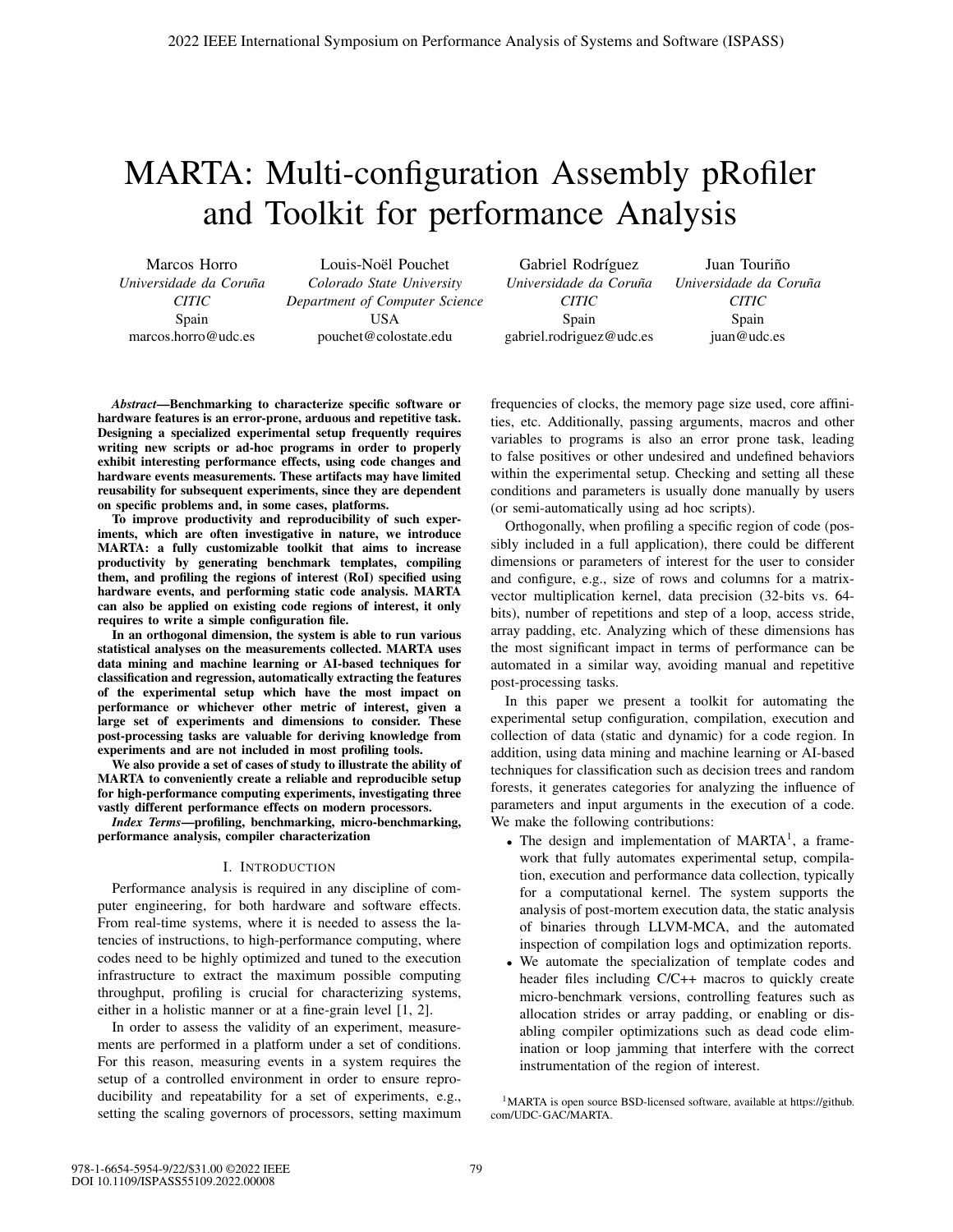• We present case studies that display MARTA in action, showing how to quickly generate a space of program variants, run them, and use MARTA to investigate the structure of the data collected: decision trees are learned to visualize sub-spaces of interest in the data, by building compact predictors (decision tree, k-means, etc.) for the data analyzed.

The paper is organized as follows: Section II describes the architecture of the presented framework. Section III overviews key aspects of the methodology for reproducibility. Section IV presents a set of case studies that exemplify potential uses of the tool. Section V discusses the strengths, capabilities and limitations of the proposed approach. Section VI presents related work on profiling and monitoring tools, and Section VII concludes the paper.

## II. MARTA: SYSTEM'S ARCHITECTURE

The proposed framework is composed of two main modules: the Profiler and the Analyzer. The Profiler is in charge of the compilation, execution and collection of data. The Analyzer inspects the data provided by the Profiler, applying data mining and machine learning or AI-based techniques. Both modules are primarily written in Python 3, C, and Makefile language. The framework works on any operating system, but the compilation and execution facilities are designed specifically for POSIX-compliant systems. MARTA can run on any architecture, the only limitation being the naming of hardware events, specified through configuration files. The high-level architecture of the system is depicted in Figure 1. The two components of the system, Profiler and Analyzer, are independent between them, and can operate autonomously, as they only interface through CSV files containing profiling data. In the rest of the section we describe both modules in detail.

### *A. Profiler*

The Profiler module is designed for parsing the configuration files, compiling all the binary versions specified in them, and running the generated binaries, collecting execution data. The strength of this module lies in its ability to generate as many different executable versions as necessary, as defined by the Cartesian product of the sets of different options in the configuration, e.g., compile-time options (e.g., whether to enable or disable particular optimizations), program inputs, or program features (e.g., -D flags enabling different code paths). The generation of different program versions, which is often a bottleneck in micro-architectural exploration, can be done in parallel. In order to achieve maximum reliability, the Profiler integrates with several different tested-and-true software packages such as the PolyBench/C library [3], using their low-level configuration and measuring capabilities. The upper part of Figure 1 details the design of this module. The Profiler receives two inputs:

• Configuration file: a structured YAML file containing all parameters related to compilation (e.g.  $-D$  flags, compilers and their flags, etc.), execution (e.g. threads to launch and their affinity, number of repetitions, maximum



Figure 1: High-level architecture of the toolkit, composed of the Profiler and the Analyzer modules, which operate independently.

deviation in measurements, etc.), and data collection (e.g. output format, dimensions to include, static code analysis parameters, etc.). For convenience, some of these parameters can be overwritten by using CLI arguments.

• Source code/application: typically a C/C++ program whose execution prints in standard output values collected from hardware counters, as well as the execution time and values reported by the Time Stamp Counter (TSC). The system helps produce this output format by including a set of functions and macros at runtime.

In order to instrument binaries, MARTA follows the steps detailed in Algorithm 1. The execute function used in that approach is disclosed in Algorithm 2. The output generated by all the executions in the experimental set is encoded into a CSV file, which is passed as input to the Analyzer module.

# *B. Analyzer*

The Analyzer integrated in the tool is meant for processing raw data, typically the output of the Profiler, and mining knowledge from these data, primarily through the use of scikitlearn [4]. It can also generate relational plots given a set of dimensions of interest. The inputs to this module are:

• Configuration file: a structured YAML file specifying data wrangling parameters (including filtering, normalization and categorization) as well as classification and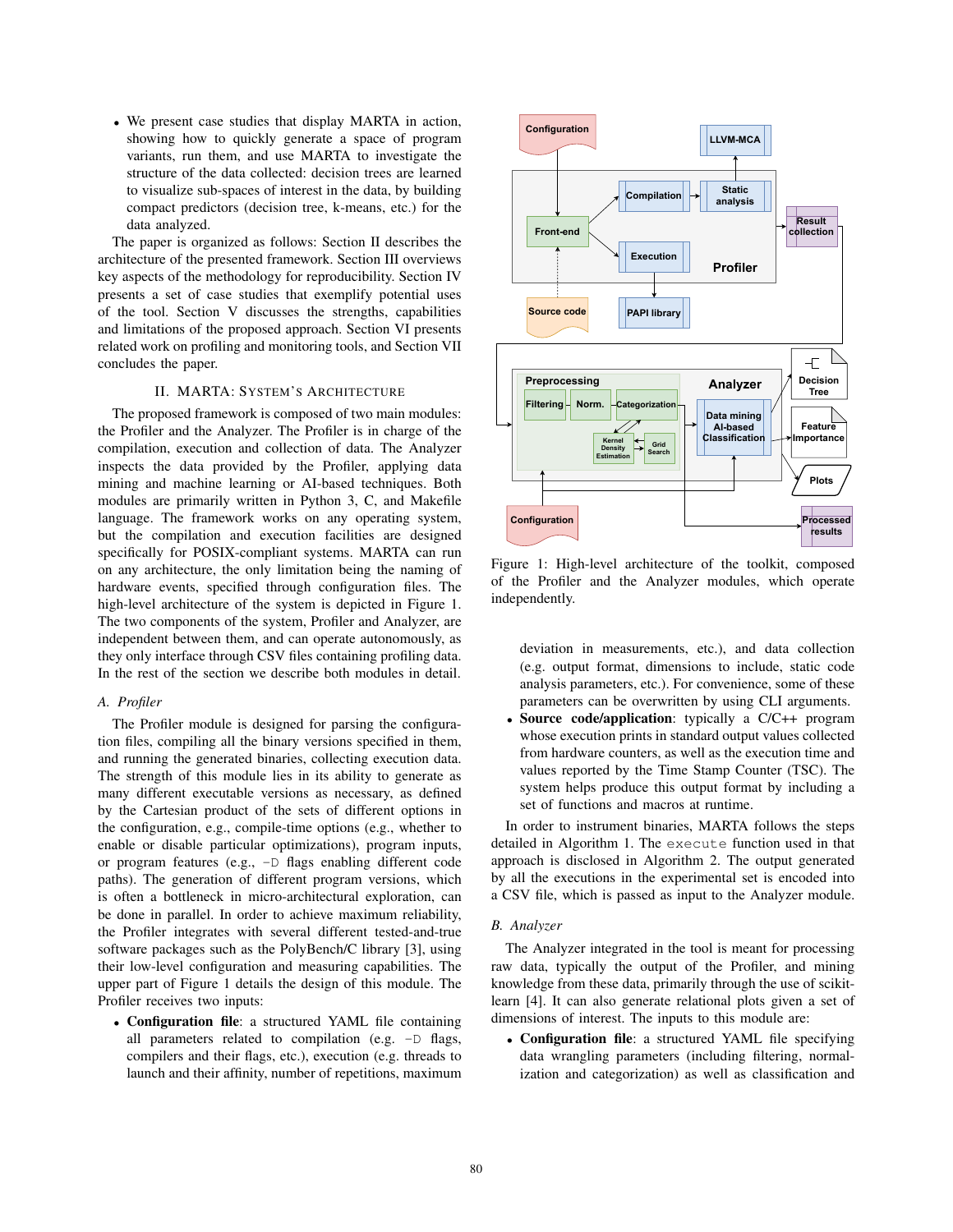Algorithm 1: MARTA generates different binary versions for collecting the execution time, the TSC value and the PAPI events. Each version is executed nexec times. Values that deviate farther than a user-specified threshold from the mean are discarded as outliers.

Input: Executable binary, boolean discard outliers, float threshold Result: Dictionary of values values  $= \{\}$ ; for *type in [TSC, time, PAPI counters]* do data  $=$   $\lceil$ : execute\_preamble\_commands(); for  $i \leftarrow 0$  to nexec do data.append(execute(type, binary)); end execute\_finalize\_commands(); if *discard outliers* then  $condition = (abs(data - data mean)) \leq$ threshold  $*$  data.std $()$ : data = data.select(condition); avg value =  $sum(data) / nexec;$ values[type] =  $avg_value;$ end return values;

Algorithm 2: High-level approach of the execute function: warm up if specified, and then instruments a number of times the specified region of code.

Input: BenchmarkType type, Executable binary Result: float if *hot cache* then for  $i \leftarrow 0$  to warmup do run\_code( $type, binary$ ); end  $v0 = measure(type);$ for  $i \leftarrow 0$  to steps do run\_code(type, binary); end  $v1 = measure(type);$ return (v1-v0) / steps;

plotting parameters. For classification customization, all parameters follow the same naming or API as in scikitlearn.

• Input data: CSV file labeled according to the dimensions of interest described in the configuration file. The Profiler output is fully compatible with this description, but any CSV file can be used as input to this module.

The preprocessing stage is needed for the classification algorithms to only consider the dimensions of interest, and to know the categories into which data will be classified. Preprocessing is performed as follows:

• Filtering: based on the dimensions of interest in the

problem, e.g., select columns containing a specific set of values, a range, a concrete value and discard the rest, etc.

- Normalization: values of interest can be normalized using min-max or z-score techniques.
- Categorization: dimensions of interest are typically continuous values, e.g., the performance in GFLOPS, or the average of the TSC values reported. The system is able to discretize these values into a collection of bins or categories. This can be configured statically, by describing the number of categories to create in the interval using a constant step, or dynamically, using kernel density estimation (KDE) for guessing the optimal number of categories to generate, as well as their boundaries. For the hyperparameter tuning in KDE grid search is used, Silverman's rule of thumb for normal distributions [5] and the Improved Sheather-Jones algorithm [6] for multimodal distributions.

The system randomly splits input data into training and testing subsets, following the Pareto principle or 80/20 rule of thumb, for training classifiers. Currently, the Analyzer implements a decision tree and a random forest classifier. The first one is meant to classify target categories depending on the dimensions of interest specified, and the second one to measure their importance. Adding other classifiers such as SVM, k-means, or K-neighbors is trivial thanks to scikitlearn's homogeneous API. The final output produced by the system is composed of the following optional elements:

- Classification knowledge: the system outputs the generated classification model as a decision tree. It also shows the accuracy and the confusion matrix for the model. It is possible to employ dtreeviz [7] for improving the visualization of the decision tree.
- Feature importance analysis: by applying a random forest classifier, the system is able to extract the impuritybased feature importance. This is computed as the total reduction of the criterion brought by that feature. The system performs feature importance analysis using Mean Decrease Impurity (MDI), which counts the times a feature is used to split a node, weighted by the number of samples it splits.
- Plots: it is possible to configure the plotting of different types of graphs: scatter plots, KDE plots, etc.
- Processed results: a CSV file, similar to the input, containing the results of these processing steps.

## III. MEASUREMENT METHODOLOGY

We briefly overview key features of our measurement methodology. As we particularly target small running times for regions of interest (that is, micro-benchmarking), we pay special attention to ensure reproducibility by implementing the following principles: (a) the machine shall be configured in a state that can be reproduced (e.g., fixed frequency, thread pinning to cores, aligned memory allocation); (b) each experiment shall be repeated multiple times until a satisfactory confidence on each measurement is reached; and (c) the measurement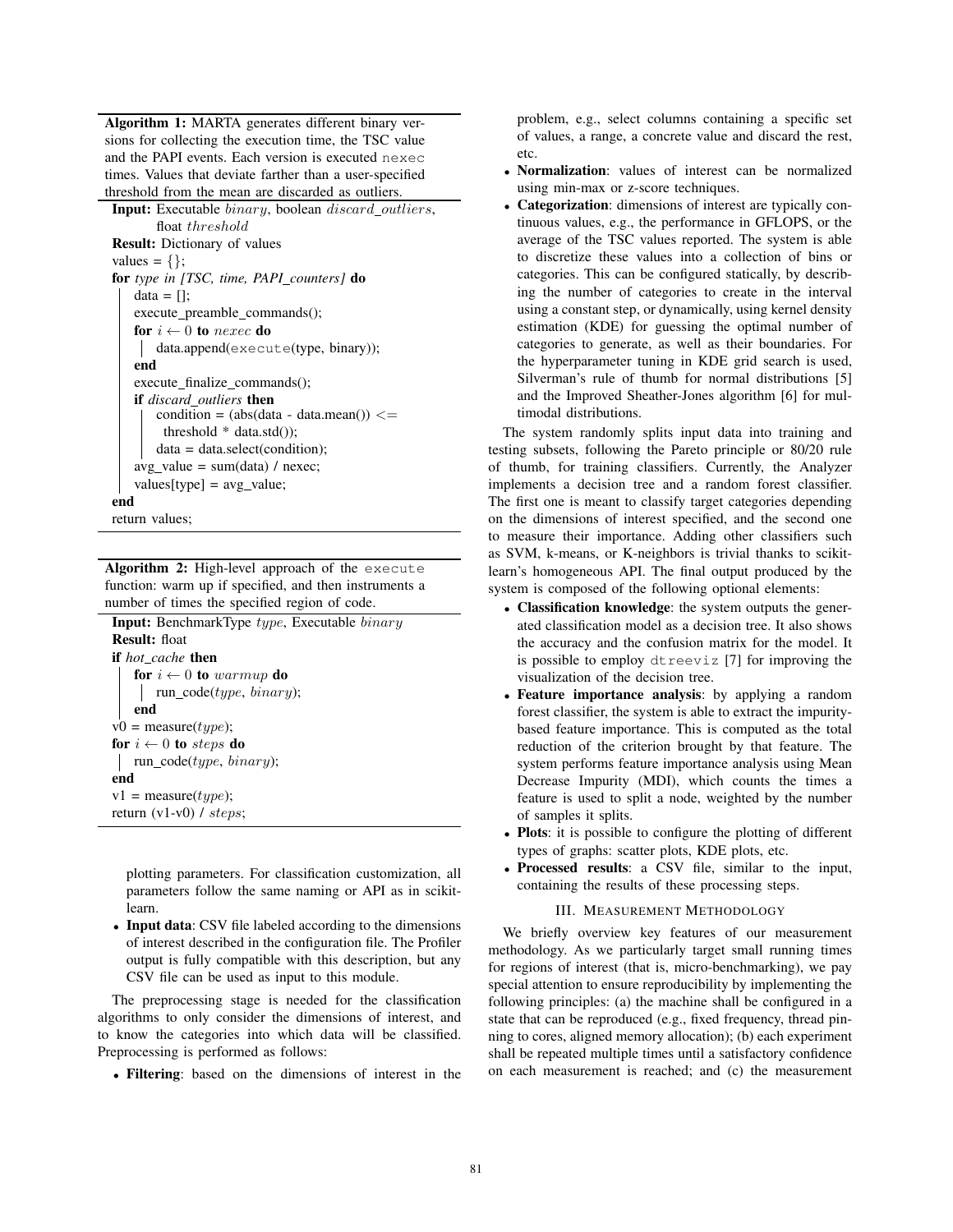approach shall be as insensitive to the execution context as possible. We highlight our solutions, inspired by good practice in the field and in particular from the PolyBench/C [3] testing harness system.

We remind the reader that conducting experiments correctly so that one can trust the outcome is a particularly difficult and error-prone process in computer science, due to the immense variability induced by the execution context and the multiple ways to implement a program that performs a given computation. The reader is highly encouraged to revisit the guide by Blackburn et al. [8] on how to properly assess experimental evaluations, as MARTA can only go as far as automating tasks, but the user remains responsible for correctly setting up the experiments. This includes which knob(s) of the experimental setup are fixed or left free such as disabling turbo boost.

## *A. Machine Configuration*

We offer various knobs to control the system that will execute the programs. This includes: (a) disabling turbo boost (via MSR); (b) fixing CPU frequency (for Linux systems only); (c) pinning threads to particular cores (using OpenMP environment variables or the taskset command, and also using the system calls provided by the toolkit directives); and (d) using an uninterrupted process scheduler (for Linux systems, the FIFO scheduler). Note that most of these knobs require administrator privileges on the host machine. Turning on all these features would ensure that in between two experiments the effects from the operating system's decisions are mitigated: the frequency is fixed for a concrete core (or set of cores) with the proper thread affinity set, allowing to relate cycles to wall clock time easily and systematically for the whole experiment duration. As an illustrative example, running a DGEMM computation may see a variability of over 20% in terms of cycles between two runs of the exact same software on our testing setup, while this variability reduces to less than 1% with the setup fixed by MARTA.

## *B. Repeating Runs*

A possible approach to increase the confidence in the measured values is to repeat the same experiment multiple times to characterize the variation between runs, and determine whether this variation is acceptable. This is a central aspect of reproducibility. MARTA lets the user determine what is the acceptable variability threshold, which depends on the stability of the host machine and how it was configured. It also depends on the data distribution: the variability between runs should be, at least, an order of magnitude lesser than that of the effects that are to be measured.

In MARTA, the default experimental setup is to re-run the same experiment X times, remove the largest and smallest measures from the set (keeping X-2 samples), compute the arithmetic mean of the X-2 samples, and compute the deviation between each sample and the arithmetic mean. If one sample exceeds a threshold T then the whole experiment (the multiple runs of the same program) is discarded, and needs to be

repeated. In our tests, we found that  $X=5$  and  $T=2\%$  are reasonable values for experimental validation (detailed in Section IV).

#### *C. Measuring on the CPU*

It is key to ensure that we measure events while understanding their sensitivity to the experimental setup. For example, some hardware counters measure elapsed time (e.g. CPU\_CLK\_UNHALTED.REF\_P) while some others are insensitive to frequency and measure elapsed active cycles (e.g. CPU\_CLK\_UNHALTED.THREAD\_P). Accurately measuring performance typically involves accurately measuring time. MARTA offers both frequency-sensitive and frequencyindependent measurements of time. The number of hardware counters available may be in the hundreds. We preselected in MARTA relevant counters for measuring time, but the user may include other counters to collect data such as data traffic, branch utilization, etc..

Typically processors do not allow to measure more than a handful of counters in the same run in an exact manner. Sampling of the counter value may be implemented instead, and some pairs of counters simply cannot be measured at the same time. To avoid any issue with PAPI counter multiplexing, MARTA performs one experiment per counter to be monitored (exact value, no sampling), running the program with only that counter and the timestamp counter being monitored. For each counter, multiple runs are launched and variability is assessed as described above.

# IV. EVALUATION: CASE STUDIES

In order to illustrate the performance and capabilities of the tool, this section describes three case studies which consider three different research questions. Each of them contains the description of the space to explore, the motivation for using MARTA, and the use of the tool in order to answer the research question. Note that all the plots in this section have been automatically generated by the framework, directly using the output of the Profiler, together with a configuration file, as the input to the Analyzer.

## *A. Micro-benchmarking gather instructions*

RQ1.- *How does the performance of SIMD gather instructions vary with respect to the number of cache lines and elements retrieved, both for 128-bit and 256-bit registers, assuming cold cache, and for Intel Cascade Lake and AMD Zen3?*

Definition of the exploration space: Gather is a complex x86 macro-instruction introduced in AVX2 for loading random data points given a starting address and a set of indices. This instruction has been reported to deliver variable latencies [9], depending on the source and destination operands. Hofmann et al. [10] demonstrate the performance variability of the gather instruction for the Intel Knights Corner and Intel Haswell architectures, depending on the number of elements fetched by the gather instruction from a cache line.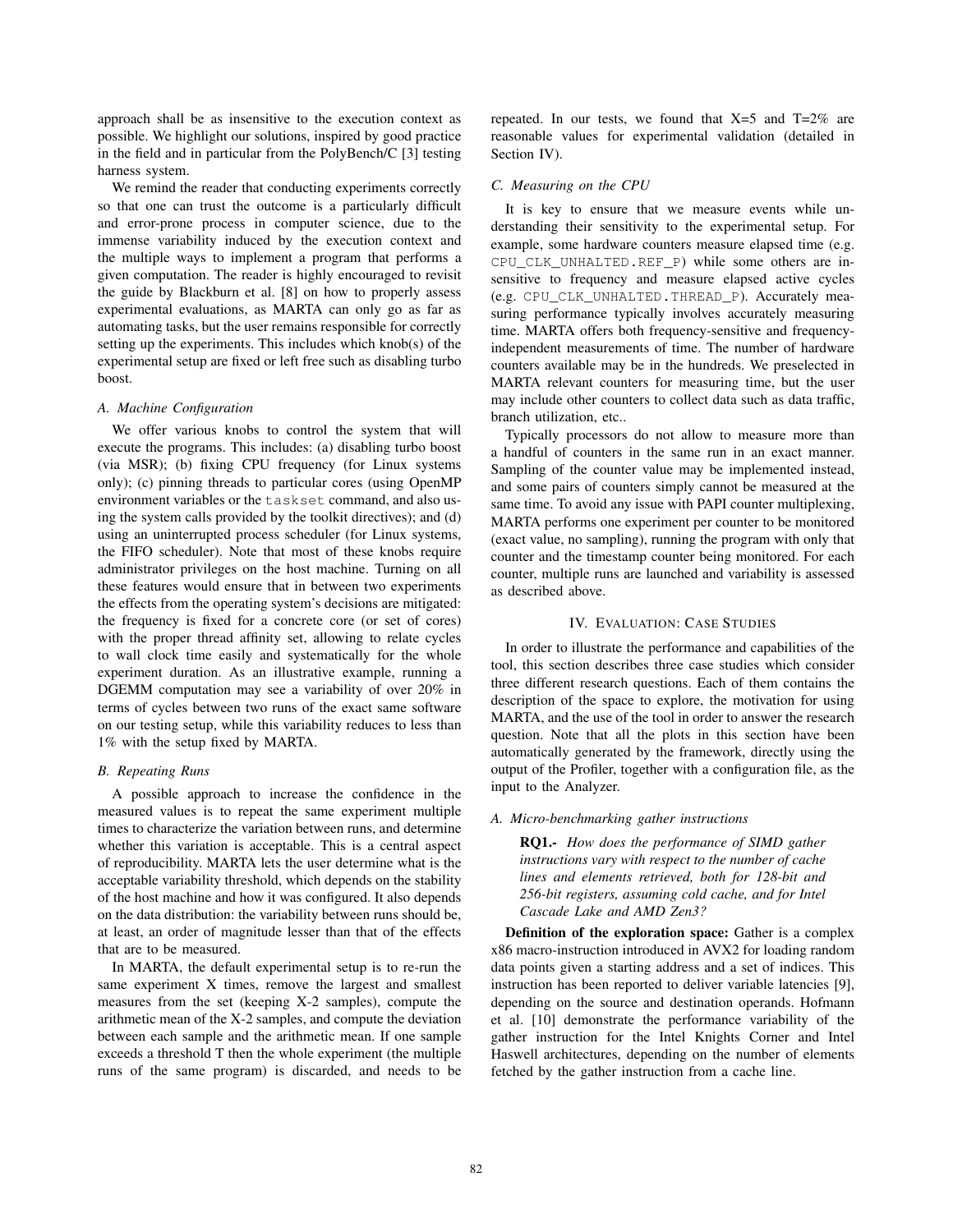```
1 #include "marta_wrapper.h"
  #include <immintrin.h>
  void gather kernel(float *restrict x) {
         m256i index =
                _mm256_set_epi32(IDX7, IDX6, IDX5,
                                  6 IDX4, IDX3, IDX2,
                                  7 IDX1, IDX0);
 8 __m256 tmp = _mm256_i32gather_ps(x, index, 4);
9 DO_NOT_TOUCH(tmp);
10 DO_NOT_TOUCH(index);
\overline{11}12 MARTA_BENCHMARK_BEGIN;
13 POLYBENCH_1D_ARRAY_DECL(x, float, N);
14 init_1darray(POLYBENCH_ARRAY(x));
15 MARTA_FLUSH_CACHE;
16 PROFILE_FUNCTION(gather_kernel(POLYBENCH_ARRAY(x) +
        OFFSET));
17 MARTA_AVOID_DCE(x);
18 MARTA BENCHMARK END:
```
Figure 2: Input code for micro-benchmarking the gather FP instruction. The configuration file for this benchmark will declare all possible values for the IDXx variables.

Differently, the present experiment explores the impact of the number of cache lines touched by a gather instruction but considering a cold cache, i.e., when data fills come from main memory. We actively avoid any cache prefetching impact, and analyze the real cost of gathering random data elements from main memory.

MARTA in action: The source code employed to explore this search space using MARTA is detailed in Figure 2. The DO\_NOT\_TOUCH(var) directives avoid any compiler optimization on variable var, e.g., dead code elimination. The assembly code generated for this input is shown in Figure 3. As it can be seen, the instrumentation overhead is minimal. Similarly, any assembly code can be plugged directly into the input source passed to MARTA for compilation and execution.

As an example of our configuration, the possible values for the IDX# variables for gathering 8 elements are:

- IDX0: [0]
- IDX1: [1, 8, 16]
- IDX2: [2, 9, 32]
- IDX3: [3, 10, 48]
- IDX4: [4, 11, 64]
- IDX5: [5, 12, 80]
- IDX6: [6, 13, 96]
- IDX7: [7, 14, 112]

The Cartesian product of these lists of variables generates a space of more than 2K elements, including all combinations of these gather instructions touching any number of cache lines from 1 to 8. The same reasoning is extended for the remaining gather experiments, varying from 2 to 8 data points or elements. In total, we generate more than 3K combinations for each platform. The total execution time for all these experiments is roughly three hours on each machine, including the compilation process.

Evaluation: Our analysis focuses on two factors: 1) the impact of the number of distinct cache lines on the gather instruction, and 2) the difference in performance between two of the latest Intel and AMD architectures: a Xeon Silver

| -1                      | .                                             |  |  |  |  |  |  |
|-------------------------|-----------------------------------------------|--|--|--|--|--|--|
| 2                       | ymm1, YMMWORD PTR [rsp]<br>vmovaps            |  |  |  |  |  |  |
| $\overline{\mathbf{3}}$ | ymm2, YMMWORD PTR .LC1[rip]<br>vmovdga        |  |  |  |  |  |  |
| $\overline{4}$          | polybench_start_timer@PLT<br>call             |  |  |  |  |  |  |
| $\sim$                  | test<br>eax, eax                              |  |  |  |  |  |  |
| 6                       | begin loop:                                   |  |  |  |  |  |  |
| 7                       | vmovaps vmm3, ymm1                            |  |  |  |  |  |  |
| 8                       | vgatherdps ymm0, DWORD PTR [rax+ymm2*4], ymm3 |  |  |  |  |  |  |
| $\overline{9}$          | add rax, 262144                               |  |  |  |  |  |  |
| 10                      | cmp rbx, rax                                  |  |  |  |  |  |  |
| 11                      | ine begin loop                                |  |  |  |  |  |  |
| 12                      | polybench_stop_timer@PLT<br>call              |  |  |  |  |  |  |
| 13                      | .                                             |  |  |  |  |  |  |

Figure 3: Example of 256-bit-register assembly code generated for this experiment: rax holds and offset to avoid data reuse, ymm2 is used to compute the indices, and ymm3 holds the mask (e.g. when gathering less than 8 elements using 256 bits).



Figure 4: Distribution plot for gather with respect to its performance in terms of TSC cycles (log scale). Vertical dashed lines mark the peak centroids of each category found.

4126 and a Ryzen9 5950X, featuring Cascade Lake and Zen3 architectures, respectively. The target performance metric is the number of TSC cycles, in order to be frequency agnostic.

MARTA generates categories based on the density distribution of the values obtained. Figure 4 illustrates the resulting distribution plot, showing the different centroids and the categories induced by MARTA according to the kernel density estimation (KDE) approach. The legend in this figure describes the categories generated for the TSC values. Even though some of them are not visible in the figure due to their order of magnitude, the system helps to locate them by displaying the peak centroids in the distribution.

Based on this model, the system builds a decision tree as shown in Figure 5, with an accuracy rate of  $\approx 91\%$ . The model uses the number of cache lines touched by the instruction (N\_CL), the vector width (vec\_width, 0 for 128 bits and 1 for 256 bits), and the host platform (arch, 0 for AMD and 1 for Intel). The structure very clearly gives the intuition that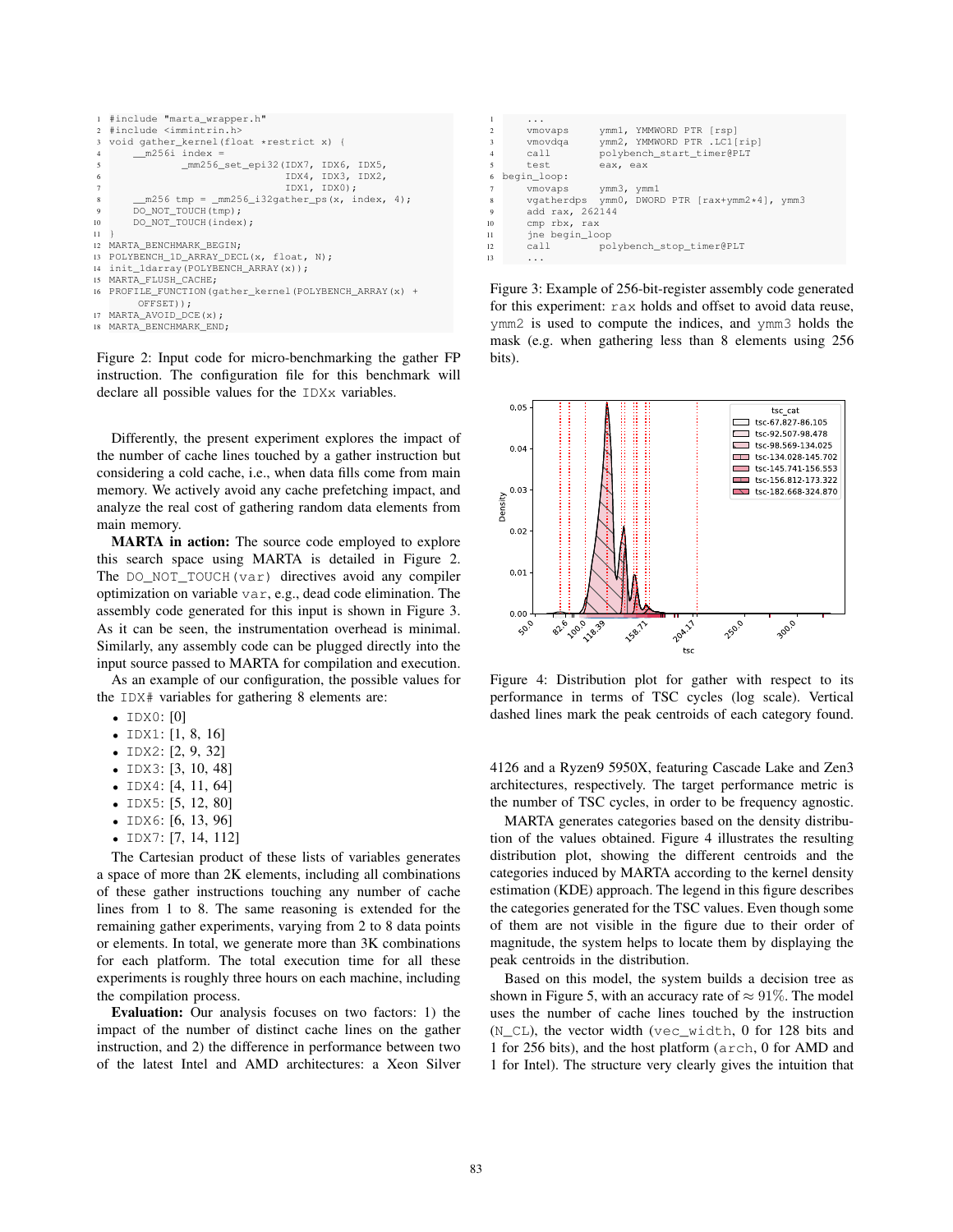

Figure 5: Decision tree for predicting the performance of gather instruction based on the categories generated by the system. N\_CL is the number of cache lines touched by the program, arch is 0 for AMD Zen3 and 1 for Intel Cascade Lake. vec\_width is 0 for 128-bit vectors, and 1 for 256-bit vectors. Nodes in lighter colors represent a higher impurity degree, which is not desirable.

the degradation in performance is related to the increase in the total number of cache lines touched by the gather instruction. However, this simple model can also discover some other hidden architectural effects, e.g., following the decision tree, our model is able to detect that the AMD Zen3 performs better when the number of cache lines touched is 4 when using 128 bit width vectors. This behavior is not present in the Intel machine.

This decision tree also serves to investigate why the predictor missclassifies certain points. In this specific case, after manual exploration, we found out that most errors are attributable to fuzzy categorical boundaries and natural measurement noise.

In this case we focus on decision trees, as they allow to visualize a partitioning of the space in a manner that is intuitively interpretable by the user. Other techniques such as linear regression might provide lower RMSE, but they are also typically much less intuitive and make knowledge transfer harder than, e.g., a small decision tree as built by MARTA. On the other hand, the feature importance analysis (MDI) reports a high difference between the number of cache lines touched, the architecture, and vector width: 0.78 against 0.18 and 0.04, respectively.

Answering our research question, the performance of gather operations is clearly dependent on the number of cache lines used. The degradation is remarkable when increasing the number of cache lines touched by the instruction. On Intel Cascade Lake there is no influence on performance of the vector width or the use of masks. There is, however, a noticeable and interesting difference when using the 128-bit width version on AMD Zen3.

# *B. Empirical throughput of FMA instructions*

*RQ2.- How many independent FMA instructions can be executed in just one cycle, assuming hot cache, regardless of data type, vector size and ISA?*

Definition of the exploration space: FMA instructions perform fused multiply-add operations and were introduced as extensions of the 128- and 256-bit SIMD instructions in x86. There were some divergences between Intel's and AMD's implementation at the beginning, but modern architectures, starting from Haswell on Intel and Zen2 on AMD, implement the FMA3 ISA. All instructions available in this ISA have the form of  $d = a \times b + c$ , where d must be the same register as either  $a$ ,  $b$  or  $c$ . As such, there are different variants of these same operations, for instance, vfmadd132ps and vfmadd213ps, which vary the operands chosen for the multiplication and the destination operand. These instructions have dedicated resources in the pipeline, typically FMA units. However, these units share ports in the pipeline with other architectural units such as the division, integer (e.g. ALU, jump, load effective address, etc.), or shift units. In this case we want to get the actual throughput of any FMA instruction for a given platform, regardless of data type, vector width, or interferences with any other instruction.

MARTA in action: This experiment requires microbenchmarking, and MARTA includes a specific configuration for this purpose. It also requires hot cache conditions in order to get the maximum throughput of consecutive and independent FMA instructions. We consider two or more FMA instructions to be independent iff there is no data dependence among them. MARTA is able to automatically generate the C code required for benchmarking a list of assembly instructions. It can also generate all the possible permutations of the subsets of this instruction list. This is useful if our experiment requires to consider all possible orderings of the instructions to measure.

For this purpose, we specify the list of assembly instructions to benchmark in a configuration file, as described in Figure 6, or using the CLI, e.g., marta\_profiler perf --asm "vfmadd213ps %xmm2, %xmm1, %xmm0". MARTA is also in charge of unrolling these instructions, for reproducibility reasons, and executing warm-up iterations. All these parameters are also configurable during runtime.

Extending the example in Figure 6, MARTA makes it straightforward to write more benchmarks but changing the registers (i.e. vector width) and the data type (ps suffix in the code). MARTA automates the generation of these combinations according to the number of consecutive independent instructions we want to issue, from only the first instruction up to all of them.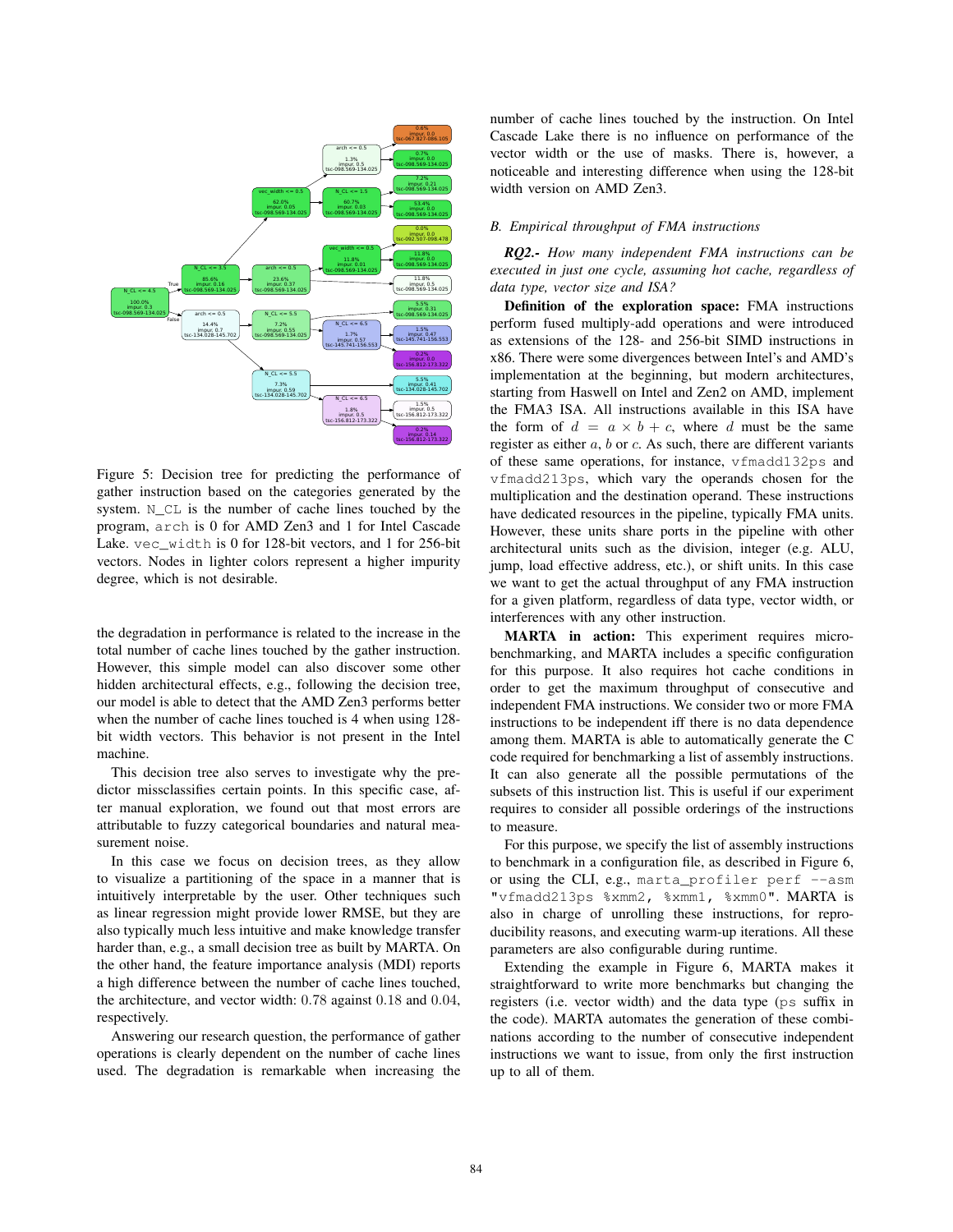| $\mathbf{1}$    | asm body: |                                      |                                                             |  |
|-----------------|-----------|--------------------------------------|-------------------------------------------------------------|--|
| $\mathfrak{D}$  |           |                                      |                                                             |  |
| $\mathbf{3}$    |           | "vfmadd213ps                         | $\mathrm{symm11,}$ $\mathrm{symm10,}$ $\mathrm{symm0"}$ ,   |  |
| $\overline{4}$  |           | "vfmadd213ps                         | $\mathrm{symm11}$ , $\mathrm{symm10}$ , $\mathrm{symm1}$ ", |  |
| 5               |           | "vfmadd213ps %xmm11, %xmm10, %xmm2", |                                                             |  |
| 6               |           | "vfmadd213ps                         | $\mathrm{symm11}$ , $\mathrm{symm10}$ , $\mathrm{symm3}$ ", |  |
| 7               |           | "vfmadd213ps                         | $\mathrm{symm11}$ , $\mathrm{symm10}$ , $\mathrm{symm4}$ ", |  |
| $\mathbf{8}$    |           | "vfmadd213ps                         | $\mathrm{symm11}$ , $\mathrm{symm10}$ , $\mathrm{symm5}$ ", |  |
| $\overline{9}$  |           | "vfmadd213ps                         | $\mathrm{symm11.} \$ xmm $10.$ $\mathrm{symm6}$ ",          |  |
| 10              |           | "vfmadd213ps                         | $\mathrm{Kmm11}$ , $\mathrm{Kmm10}$ , $\mathrm{Kmm7}$ ",    |  |
| $\overline{11}$ |           | "vfmadd213ps                         | $\mathrm{symm11}$ , $\mathrm{symm10}$ , $\mathrm{symm8}$ ", |  |
| 12              |           | "vfmadd213ps                         | $\mathrm{symm11.} \$ xmm $10.$ $\mathrm{symm9"}.$           |  |
| 13              |           |                                      |                                                             |  |

Figure 6: List of instructions to benchmark for getting the FMA throughput in AT&T format, using 128-bit vectors for single precision.

Evaluation: In this experiment we ran a set of benchmarks varying the following features: 1) number of independent FMA instructions executed contiguously (from 1 to 10), 2) vector width (128 bits, 256 bits, and 512 bits, if available), and 3) data type (single and double precision). A total of 60 benchmarks are generated. We ran these experiments on three different machines: Intel Xeon Silver 4216 (Cascade Lake), Intel Xeon Gold 5220R (Cascade Lake), and AMD Ryzen9 5950X (Zen3). The results are shown in Figure 7 in the form of a line plot, colored by the configuration (data type and vector width), and with the line style according to the architecture used. The figure clearly shows the saturation



Figure 7: Line plot generated by MARTA according to the number of independent FMA instructions issued and the reciprocal throughput obtained, computed as the number of instructions executed divided by the number of cycles. Some data overlap, but we have preferred to not edit the figure in the interest of preserving the original MARTA output. The figure shows how configurations using 512-bit vectors (float\_512) and double\_512) are the only ones deviating from the norm.

points for these architectures. *Conducting such experiment can validate, or even replace, the manufacturer documentation on the throughput of specific instructions*.

We observe under which scenario both AMD and Intel

machines allow 2 FMAs to be executed in a single cycle, independently of their vector width. *It requires to have at least 8 independent FMAs in the loop body to achieve a throughput of 2 FMAs per cycle*, as otherwise the throughput is reduced. This experiment highlights how one would fail to achieve a throughput of 2 FMAs per cycle with only two independent FMAs in flight. We suspect this is related to the 4-cycle latency of FMA instructions. For Intel machines using AVX-512, only one FMA can be issued per cycle. This indicates most likely the availability of a single AVX-512 FPU.

MARTA can generate a decision tree-based predictor for all architectures, as shown in Figure 8. This predictor, while naive, is able to extract the importance of the features, accurately categorizing all data points.



Figure 8: Simple predictor synthesized by MARTA according to the number of FMAs issued and the vector width of the instructions used.

To conclude our case study, we observed that both AMD Zen3 and Intel Cascade Lake have a maximum throughput of 2 FMAs per cycle using vectors of 128 and 256 bits, i.e., they can issue 2 FMAs in a single cycle, provided there are enough independent instructions in flight. AMD Zen3 does not feature AVX-512, while our Intel Cascade Lake processors feature a single AVX-512 FPU. From an architectural point of view, this is typically done by fusing both 256-bit units when issuing instructions using 512-bit vectors.

# *C. Influence of access pattern on memory bandwidth*

**RQ3.-** *Consider a vector operation of the form*  $c(f(i)) =$  $a(g(i)) * b(h(i))$ *. How does the memory bandwidth vary with the access patterns, influenced by the access functions* f*,* g*, and* h*?*

Definition of the exploration space: The performance of memory-bound benchmarks is limited by the main memory bandwidth. This bandwidth is affected by several factors, not all of them intuitive. Modern architectures are designed to efficiently access data in a streamlined fashion by implementing mechanisms such as software and hardware prefetching. In this section, we focus on the analysis a triad operation on a double-precision floating-point data type, studying the effect of changing the element access order.

Intuitively, a purely streamlined access, i.e.,  $f(i) = g(i)$  $h(i) = i$ , will deliver the best possible bandwidth. But how is this peak bandwidth affected by strided accesses, or even random accesses, in one or more streams, such as could occur for example in Sparse Matrix-Vector Multiplication computations?

MARTA in action: We manually write a tuned version of the STREAM benchmark [11] implementing the proposed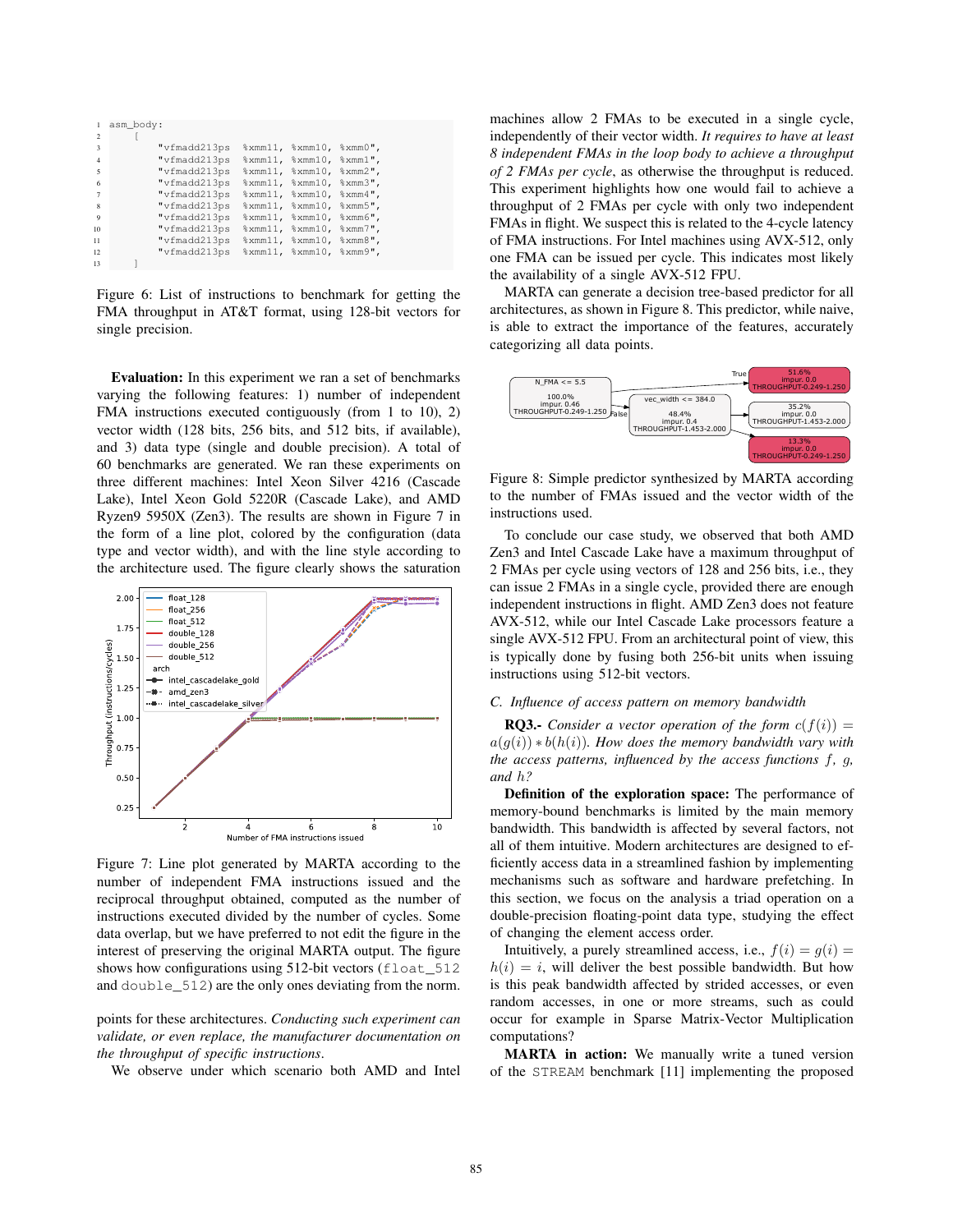```
_m256d regA1 = \text{mm}256\text{load\_pd}(&a[data_a]);
m256d regA2 = mm256 load pd(&a[data_a + 4]);
 \texttt{m256d} \text{regB1} = \texttt{mm256\_load\_pd}(&b[data_b]);<br>m256d regB2 = mm256 load pd(&b[data b +
                      \frac{1}{2} mm256_load_pd(&b[data_b + 4]);
  _m256d regC1 = _mm256_mul_pd(regA1, regB1);
  \frac{1}{2}m256d regC2 = \frac{1}{2}mm256_mul_pd(regA2, regB2);
mm256 store pd(&c[data_c], regC1);
```


Figure 9: AVX triad kernel used for measuring memory bandwidth.

triad operation directly using AVX intrinsics, to avoid compiler optimization interference in the measurements. The code is shown in Figure 9. The accessed elements of each array are determined by the access variables  $data_{a}$ , b, c}. The values of these variables are the ones that drive the study, and determine whether the access to each stream is sequential, strided, or random. We set up the experiment so that all three streams and access variables are 64B-aligned (i.e., memory block-aligned). This means that strided and random accesses are not defined in terms of individual array elements, but of memory blocks. Once a block is selected, its eight contiguous double-precision elements are accessed (for a and b) or written (for c). We do this so that the total number of data accesses is invariable across different access patterns. Similarly, the total number of cache hits and misses will be invariable in the absence of prefetching, with the rare exception of the same block being selected twice in close succession for the random access experiments. The total number of iterations is equal to the total number of memory blocks in each array, STREAM\_BLOCKS. The processor used for evaluation is an Intel Xeon Silver 4216 (Cascade Lake) and, for that reason, the size of each array is defined to be 16 Mi elements, i.e., 128 MiB or at least four times the total LLC size of 22 MiB, as recommended by the STREAM author. When accessing streams with a stride S, the benchmark accesses each block of each array exactly once as follows. During a first traversal, only blocks in positions  $B \mid B \mod S = 0$  are accessed. In a second traversal, blocks in positions  $B \mid B \mod S = 1$ are selected. The process continues until, in traversal  $S - 1$ , the last untouched blocks are accessed. This avoids unwanted cache reuse with large access strides.

We write the following benchmark versions: one with all sequential accesses which serves as a baseline; four strided versions, one with a stride on b only, one with a stride on c only, one with a stride on b and a, and one with a stride on all three streams; and four random versions in which rand() is used for each randomly accessed stream, in the same fashion as the strided access.

Evaluation: We use MARTA to automatically run 630 different microbenchmarks. Each of the 9 different code versions described above is run using 1, 2, 4, 8 and 16 cores. Each strided version is run with  $S$  values from 1 to 8 Ki. We build a decision tree that tries to predict the achievable bandwidth by each access pattern given its stride and number of execution threads. This is useful to bound the performance of different classes of kernels, e.g., a Sparse Matrix-Vector Multiplication, which is similar to a triad in which one of the streams is accessed randomly. The decision tree shows remarkable impurity when classifying strided accesses. In order to study this, we first focus on analyzing the results obtained for a single thread. These are shown in Figure 10. The bandwidth achieved by fully sequential accesses is approximately 10 times smaller than the peak, at just 13.9 GB/s. Sequential and random accesses are not affected by the STRIDE parameter, and appear in this figure as bounds to the actual performance obtainable by the strided versions. The figure clearly shows how the bandwidth drops with the stride: it drops sharply for  $S = \{2, 4, 8, 16, 32, 64\}$ , to an average 9.2 GB/s for the case of strided b only. The clear reason in this case is the ineffectiveness of the next-line hardware prefetcher. There is another sharp drop starting at  $S = 128$ , to an average 4.1 GB/s, which is similar to the performance of accesses using rand(). This is ultimately an artifact caused by the single-threaded execution, as will be shown with multithreaded experiments.



Figure 10: Bandwidth obtained for different access patterns using a single thread. Accesses labeled as  $x[i]$  represent sequential accesses,  $x[S*1]$  represent strided accesses, and  $x[r]$  represent random accesses.

We analyze the bandwidth evolution as the number of threads increases up to the 16 physical cores available in the processor. We presume that the very low bandwidth achieved for a single thread is caused by front-end stalls and, consequently, trivially parallelizing the triad computation using OpenMP should greatly increase the available bandwidth. The results are shown in Figure 11. We can see a clear increasing trend for all benchmark versions, except for those calling rand(). In this case, using multiple threads to access memory is harmful for performance, achieving a low peak bandwidth of only 0.4 GB/s for the version which accesses three random streams through calls to rand(). This low performance is caused by the enormous overhead introduced by the call to rand() as implemented in stdlib, as these versions emit, on average, 5x and 6x more memory loads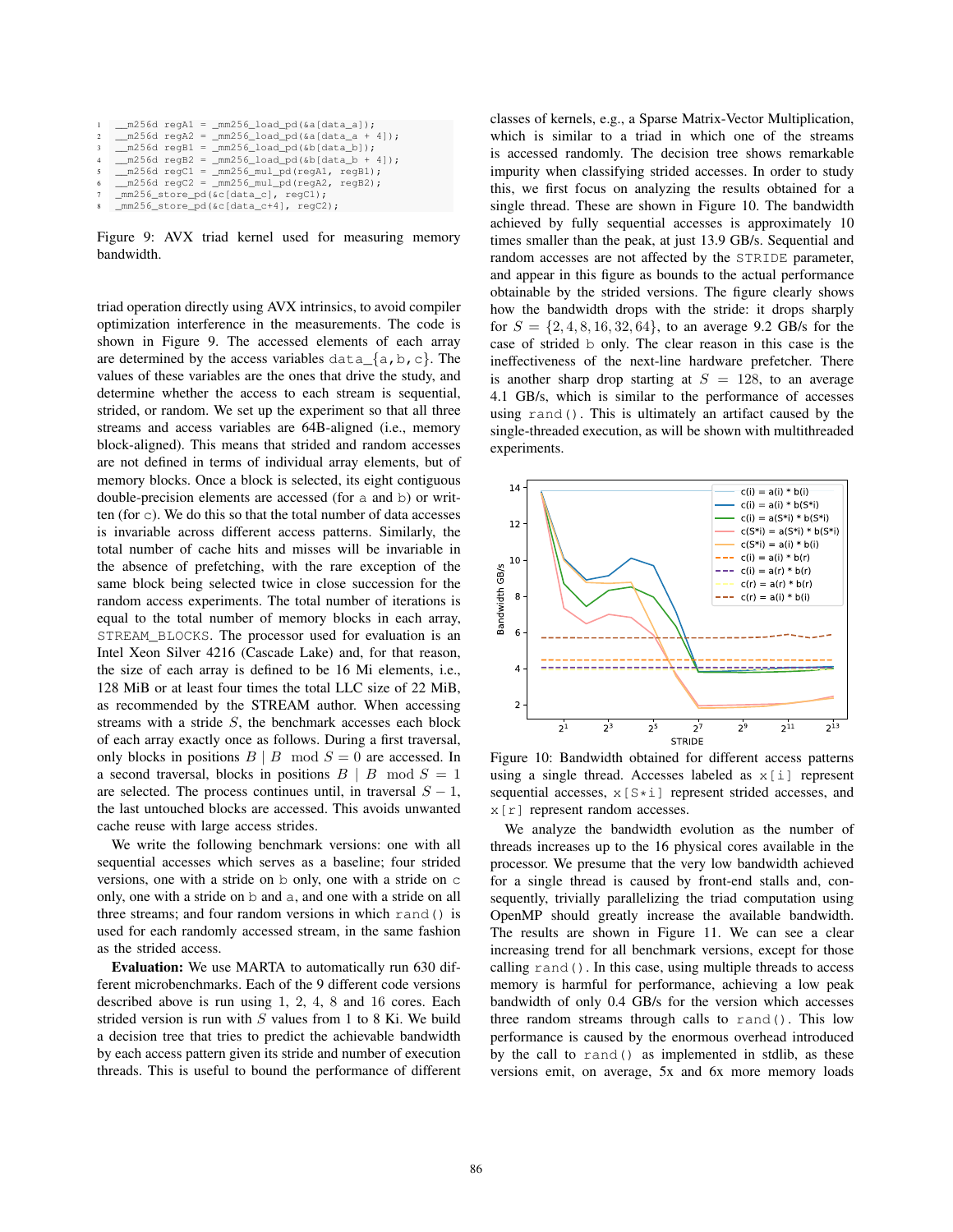and stores, respectively. This effect demonstrates the limits of MARTA: the user remains responsible for understanding and explaining the experimental results. In this case, MARTA identifies a large increase in the number of issued instructions, pointing towards experimental setup effects and, ultimately, to computation bounds introduced by the random-number generator.



Figure 11: Multithreaded bandwidth for all strides for each thread count. Values shown are averages all strides for each thread count.

#### V. DISCUSSION

MARTA was conceived as a "push-button" system for profiling and performance analysis, basing its reliability on tested-and-true libraries and software. MARTA integrates the PolyBench/C library [3] for instrumenting codes using the PAPI library. It also relies on PolyBench/C directives for declaring and initializing n-dimensional arrays, as well as flushing the cache. The pyperf library is used for setting the processor frequency (and the turbo boost in Intel architectures). Data mining and machine learning algorithms primarily from scikit-learn are employed for performance data analysis. For the preprocessing stage, the Analyzer employs the pandas, numpy, and KDEpy Python libraries. Using this approach, MARTA benefits from the extensibility provided by integrating tested open source components, yet retains control over the profiling and performance analysis processes using a simple configuration file.

MARTA is not limited to any particular set of compilers/assemblers. The compilation/assembly steps are included as recipes in the configuration files. There is, however, a restricted set of automated analyses and profiling tools that are currently supported by the tool, including LLVM-MCA, PAPI counters, and SciKit-Learn. Some non-currently-supported technologies, which we plan to support in the future, include OSACA, RAPL, or ISAs different than x86. MARTA integrates external libraries and tools using high-level interfaces and avoiding adhoc code. New functionalities can be added by extending these interfaces to integrate each specific new tool or behavior.

MARTA currently supports and targets both single- and multi-threaded/core profiling tasks. Post-processing tasks have been optimized for data mining and basic ML classification, regression and clustering. MARTA does not currently implement deep learning algorithms as typically the small number of samples collected might not be sufficient for this type of AI techniques. However, our systematic export of data series to CSV allows seamless integration with any other data mining or deep learning framework.

## VI. RELATED WORK

Many different tools and approaches for profiling applications and architectures have been developed, from open-source to commercial solutions, most of them are based on instrumentation using hardware counters. Accessing to the values contained in those counters typically requires reading Model Specific Registers (MSR) or Performance Monitor Counters (PMC). Profilers commonly use interfaces for accessing these hardware counters, such as perf\_events. The API of these interfaces is usually complex and low level. Therefore, there are many different implementations depending on the operating system and platform. For Linux, libpfm4 was developed as an almost zero-overhead solution for accessing these counters, and it is used in high-level interfaces such as PAPI. This library provides a flexible API for settings and programming events on these hardware counters. This alternative is intrusive, as the source code must be modified, but it provides accurate measurements (exact values are possible, sampling hardware counters is optional) with very low overhead, as it also employs rdpmc, if possible, for reading performance counters.

There are different alternatives for monitoring and collecting execution data from binaries such as perf, which is included in the Linux kernel, OProfile [12] or LIKWID [13], which also integrates a library for accessing hardware counters similar to PAPI. These are low-level tools based on dynamic instrumentation and, therefore, do not require source codes to be recompiled. TAU [14], Extrae [15], Vampir [16], Scalasca Trace Tools [17], HPCToolkit [1], and Intel oneAPI [2] (formerly Intel Parallel Studio XE) provide sophisticated profiling environments, producing detailed and complete trace execution analyses from binaries. This last one employs a top-down methodology [18], which is meant for spotting the bottlenecks in the pipeline from a hierarchical point of view. Abel and Reineke [19] propose a micro-benchmarking methodology based on measuring instruction latencies and reciprocal throughput for x86 architectures. The scope of this approach is meant for measuring instructions only, and not real regions of code. Downs [20] presents another micro-benchmarking methodology for the analysis of micro-architectural features based on a set of synthesized benchmarks and a framework for building benchmarks. This toolkit uses libpfc [21] (another library for reading PMU using rdpmc instructions), and is limited to x86 architectures. timemory [22] is a modular C++ toolkit for performance analysis and logging. It provides a simple interface for instrumenting programs avoiding low level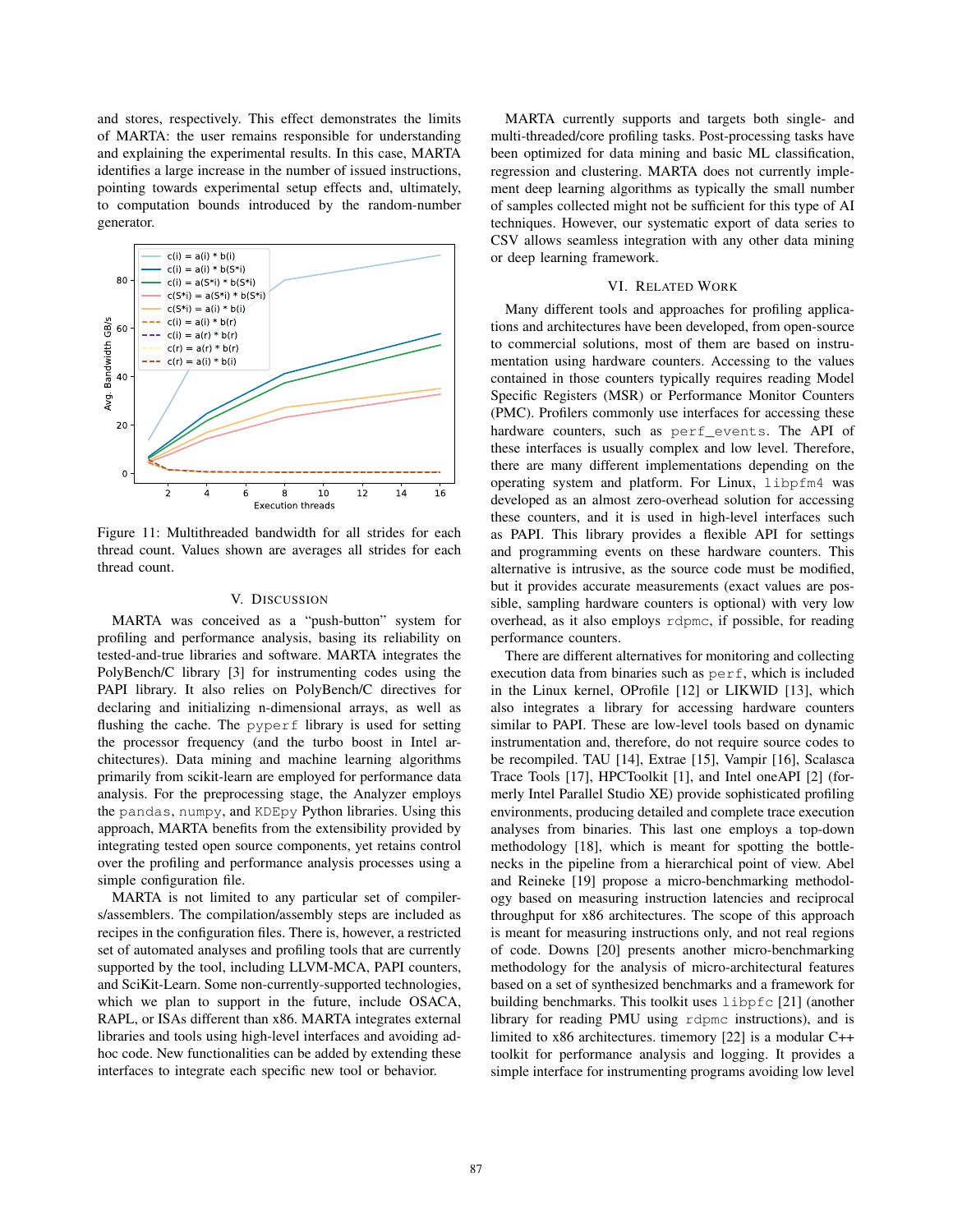details of the instrumentation back-end and supports different programming languages. kerncraft [23] is a loop kernel analysis and performance modeling tool, which provides a framework for data reuse and cache analysis.

Our approach goes beyond the ones presented above by combining several of their abovementioned features, improving productivity and reproducibility with a simple interface for combining different parameters, which includes execution environment configuration. MARTA is lightweight and highly tunable, allowing to easily create large sets of data to analyze. This enables the analysis of very large exploration spaces for benchmarking via automated data mining techniques. We believe MARTA answers a need for practitioners who drive their work based on experimental data for relevant microbenchmarks: MARTA automates the experimental setup to ease reproducibility and portability on different machines/setups, and importantly, facilitates the task of analyzing the data produced by building predictors for the data from the input feature values.

# VII. CONCLUDING REMARKS

We presented MARTA, a fully implemented, open source, and highly configurable toolkit for performance analysis of programs. Productivity and reproducibility are improved with automated benchmark template generation from a simple configuration file, implementing a sound experimental setup that exploits hardware counters in the host platform when available. MARTA also integrates fine-grained directives for instrumenting and monitoring small regions of code, enabling micro-benchmarking analysis. An important aspect of MARTA is to facilitate performance analysis and debugging: the toolkit applies data mining and machine learning or AI-based techniques on the measurements, automatically extracting the features of the experimental setup which have the most impact on performance. These post-processing tasks are valuable for deriving knowledge from experiments, and are often not included in other profiling tools.

#### ACKNOWLEDGMENTS

This work was funded by the Ministry of Science and Innovation of Spain (ref. PID2019-104184RB-I00/AEI/10.13039/501100011033), by the Ministry of Education of Spain under Grant FPU16/00816, by Xunta de Galicia and FEDER funds of the EU (CITIC - Centro de Investigacion´ de Galicia accreditation 2019-2022, ref. ED431G 2019/01; Consolidation Program of Competitive Reference Groups, ref. ED431C 2021/30), and by the U.S. National Science Foundation under Awards CCF-1750399 and CCF-2009020.

M. H. thanks Travis Downs and Peter Cordes for his insights in micro-benchmarking topics. The authors would also like to thank the anonymous reviewers for their valuable feedback.

### **REFERENCES**

[1] L. Adhianto, S. Banerjee, M. Fagan, M. Krentel, G. Marin, J. Mellor-Crummey, and N. R. Tallent, "HPC-Toolkit: Tools for performance analysis of optimized parallel programs," *Concurrency and Computation: Practice and Experience*, vol. 22, no. 6, pp. 685–701, 2010.

- [2] Intel. (n.d.) Intel oneAPI. https://software.intel.com/ content/www/us/en/develop/tools/oneapi.html#gs.1ptgr0.
- [3] L.-N. Pouchet and T. Yuki. (n.d) PolyBench/C 4.2.1. http: //polybench.sourceforge.net.
- [4] F. Pedregosa, G. Varoquaux, A. Gramfort, V. Michel, B. Thirion, O. Grisel, M. Blondel, P. Prettenhofer, R. Weiss, V. Dubourg, J. Vanderplas, A. Passos, D. Cournapeau, M. Brucher, M. Perrot, and E. Duchesnay, "Scikit-learn: Machine Learning in Python," *Journal of Machine Learning Research*, vol. 12, pp. 2825–2830, 2011.
- [5] B. W. Silverman, *Density estimation for statistics and data analysis*. Chapman and Hall/CRC, 1986.
- [6] Z. I. Botev, J. F. Grotowski, and D. P. Kroese, "Kernel density estimation via diffusion," *The annals of Statistics*, vol. 38, no. 5, pp. 2916–2957, 2010.
- [7] T. Par, T. Lapusan, and P. Grover. (n.d.) dtreeviz : Decision Tree Visualization. https://github.com/parrt/dtreeviz.
- [8] S. M. Blackburn, A. Diwan, M. Hauswirth, P. F. Sweeney, J. N. Amaral, T. Brecht, L. Bulej, C. Click, L. Eeckhout, S. Fischmeister *et al.*, "The truth, the whole truth, and nothing but the truth: A pragmatic guide to assessing empirical evaluations," *ACM Transactions on Programming Languages and Systems (TOPLAS)*, vol. 38, no. 4, pp. 1–20, 2016.
- [9] A. Abel and J. Reineke, "uops.info: Characterizing Latency, Throughput, and Port Usage of Instructions on Intel Microarchitectures," in *Proceedings of the 24th International Conference on Architectural Support for Programming Languages and Operating Systems (ASP-LOS)*, 2019, pp. 673–686.
- [10] J. Hofmann, J. Treibig, G. Hager, and G. Wellein, "Comparing the performance of different x86 simd instruction sets for a medical imaging application on modern multiand manycore chips," in *Proceedings of the Workshop on Programming Models for SIMD/Vector Processing (WPMVP)*, 2014, p. 57–64.
- [11] J. D. McCalpin, "Memory bandwidth and machine balance in current high performance computers," *IEEE Computer Society Technical Committee on Computer Architecture (TCCA) Newsletter*, pp. 19–25, 1995.
- [12] J. Levon. (n.d.) OProfile. https://oprofile.sourceforge.io/ news/.
- [13] J. Treibig, G. Hager, and G. Wellein, "LIKWID: A Lightweight Performance-Oriented Tool Suite for X86 Multicore Environments," in *Proceedings of the 39th International Conference on Parallel Processing Workshops*, 2010, pp. 207–216.
- [14] S. S. Shende and A. D. Malony, "The TAU parallel performance system," *The International Journal of High Performance Computing Applications*, vol. 20, no. 2, pp. 287–311, 2006.
- [15] BSC Performance Tools. (n.d.) Extrae. https://tools.bsc. es/extrae.